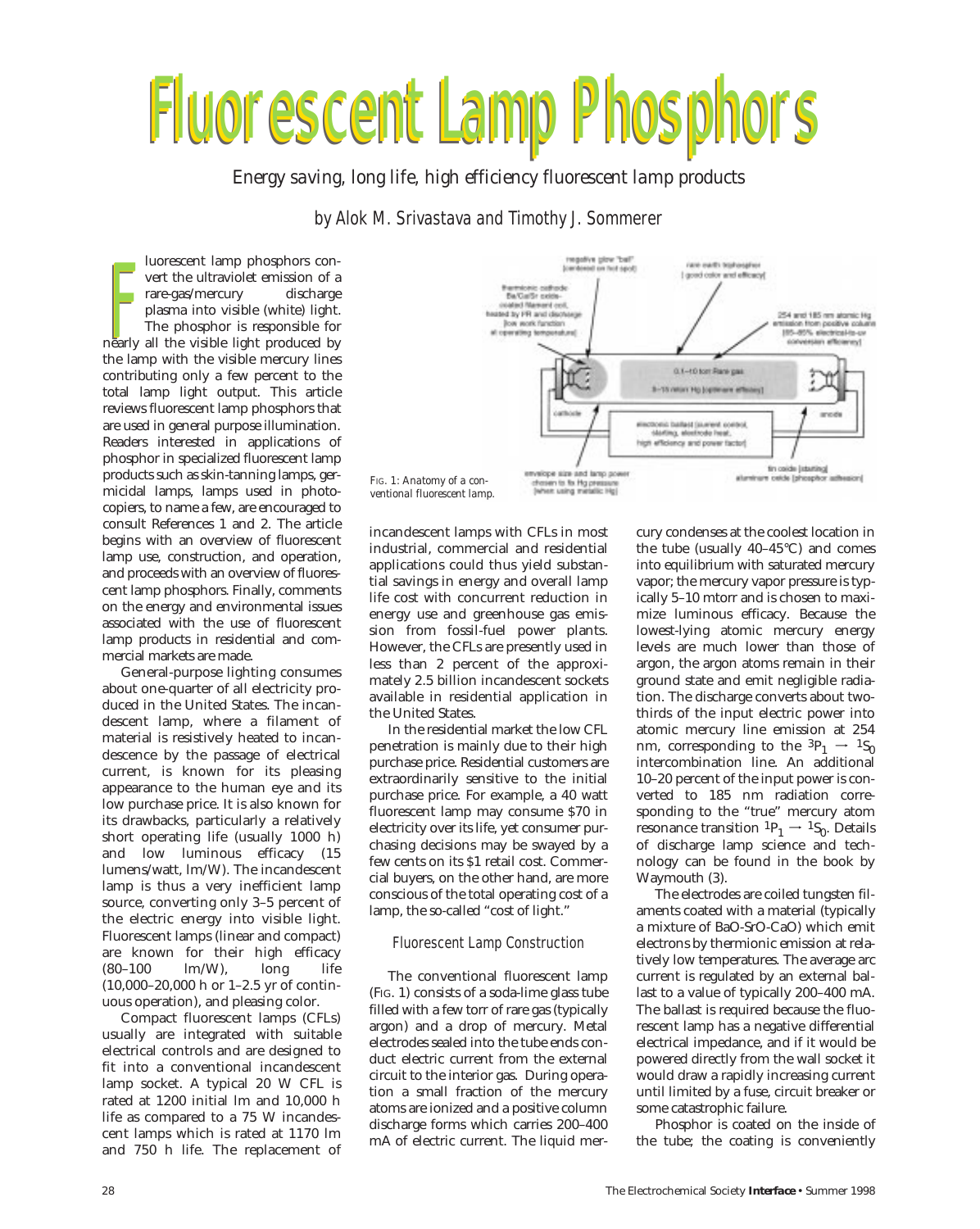characterized by the phosphor mass per unit area of the tube commonly denoted as "coating weight." The optimum coating weight occurs where the phosphor layer is sufficiently thick to absorb the incident ultraviolet radiation, but not so thick to cause unnecessary reflection and absorption of the generated visible radiation. The optimum thickness is about four phosphor particles.

The visible output of an F40T12 (these lamps consume 40 W of electric power and have a tube diameter of 12/8ths inch) halophosphate (coolwhite) fluorescent lamp is typically 3050 lumens (efficacy of 76 lm/W). The color rendition index (CRI) is a measure of the accuracy with which white light renders various colors. By definition, a blackbody source has a CRI of 100. The



*FIG. 2: Emission spectrum of a typical cool white halophosphate phosphor showing the Sb3+ emission around 480 nm and the Mn2+ emission around 580 nm.*

#### Conventional Lamp Phosphors

The early fluorescent lamps used various combinations of naturally fluorescing minerals such as willimite (Mn2+-activated  $Zn_2SiO_4$ ) to generate white light. A significant breakthrough in fluorescent lighting occurred in the 1940s with the development of the calcium halophosphate phosphor  $(Sb^{3+}$ , Mn<sup>2+</sup>-activated  $Ca<sub>5</sub>(PO<sub>A</sub>)<sub>3</sub>(Cl,F)$ ). This phosphor has two emission bands, one in the blue and the other in the orange-red (FIG. 2). The blue band is due to the activator  $Sb^{3+}$  ions which absorb the 254 nm radiation of the discharge and emit a part of this energy in a band peaking near 480 nm. The excitation energy is also transferred from  $\text{Sb}^{3+}$  to  $Mn^{2+}$  resulting in the orange-red  $Mn^{2+}$ emission peaking at about 580 nm. The ratio of the blue to orange emission can be adjusted; increasing  $Mn^{2+}$  content, for example, suppresses the blue emission and enhances the orange emission. A range of whitish color from near blue to orange can therefore be attained from a single material. A further variation in color can be achieved by changing the F:Cl ratio. Generally, the increase in Cl levels results in the peak position of the  $Mn^{2+}$  emission band shifting toward the orange. The synthesis of the halophosphate phosphor is complex and is not discussed in this article. Interested readers are encouraged to consult a monograph by Butler (2).

CRI of "cool white" fluorescent lamp are in the upper 50s or lower 60s. The rather low CRI follows from the emission spectrum which shows that the two complementary emission bands do not fill the visible region of the spectrum and in particular are deficient in the red spectral region. Hence, colors are distorted under these lamps compared to their appearance under blackbody radiation sources or sunlight. Improved CRI is obtained by blending halophosphate phosphor with a red emitting phosphor (typically Sn<sup>2+</sup>-activated strontium orthophosphate). These "deluxe" lamps display higher CRI (85) due to the continuous emission across the visible region from the phosphor blend. The improvement in CRI is, however, accompanied by a marked drop in the lamp brightness (efficacy of 50 lm/W).

#### Rare-Earth Triphosphors

The color of the halophosophate lamp, although acceptable in many applications, is not sufficiently pleasing for many people to install such lamps in the living areas of their home; hence they tend to be relegated to the basement or the garage. Much-improved light is possible through the use of modern rare-earth phosphors where white light is made by mixing red-, green- and blue-emitting phosphors. The rare-earth phosphors and their

impact on general lighting is the focus of the rest of our article.

During the 1970s a new generation of low pressure mercury fluorescent lamps were developed where one could simultaneously combine markedly high color rendering (CRI  $\sim$  80) with high efficacy (3400 lumens in an F40T12 fluorescent lamp). Theoretical modeling had already predicted high CRI and efficacy in a spectrum having three emission bands: red at 610 nm, green at 550 nm and blue at 450 nm (4). These wavelengths are near peaks in the CIE tristimulus functions which are used to define colors. In the mid-1970s such fluorescent lamps were commercially available and contained the revolutionary blend of three rareearth-activated phosphors (the blends are popularly known as tricolor or triphosphor blends): Eu<sup>3+</sup>-activated Y<sub>2</sub>O<sub>3</sub> (red emitting), Tb<sup>3+</sup>-activated CeMgAl<sub>11</sub>O<sub>19</sub> (green emitting) and Eu2+-activated BaMgAl $_{10}O_{17}$  (blue emitting) (5). The individual rare-earth based phosphors which have played an important role in the development of tricolor lamps, will be discussed.

*Red emitting phosphor (Eu3+-activated Y<sub>2</sub>O<sub>3</sub>*).—The emission spectrum of this phosphor is ideal for red color generation (FIG. 3a). It consists of a dominant peak at 611 nm which corresponds to the electric dipole transition  ${}^{5}D_{0} \rightarrow {}^{7}F_{2}$ . The commercial formulation contains relatively high Eu concentrations (3–5 mole percent). At lower Eu3+ concentrations emission in the green-yellow, which originate from the higher energy states  $({}^{5}D_1, {}^{5}D_2)$ , are enhanced at the expense of the red  ${}^{5}D_{0}$  $\rightarrow$   $^{7}\mathrm{F}_{2}$  emission.

The  $Y_2O_3$ :Eu<sup>3+</sup> phosphor absorbs the 254 nm mercury discharge emission through a charge transfer transition involving the  $Eu^{3+}$  ion and the neighboring  $O^2$  ions. This charge transfer transition peaks at about 230 nm. Hence, the absorption of 254 nm radiation is not very high with plaques of the commercial formulation reflecting about 25 percent of this radiation. The reflectivity can be decreased with an increase in the Eu concentration, but the high cost of Eu-based phosphors prohibits such compositions for practical applications. The high reflectivity and the fact that the green and blue phosphors are stronger absorbers of the 254 nm radiation requires the  $Y_2O_3$ :Eu<sup>3+</sup> phosphor to be the dominant component (by weight) of the triphosphor blend.

The quantum efficiency of this phosphor is close to unity and constant in the *(continued on next page)*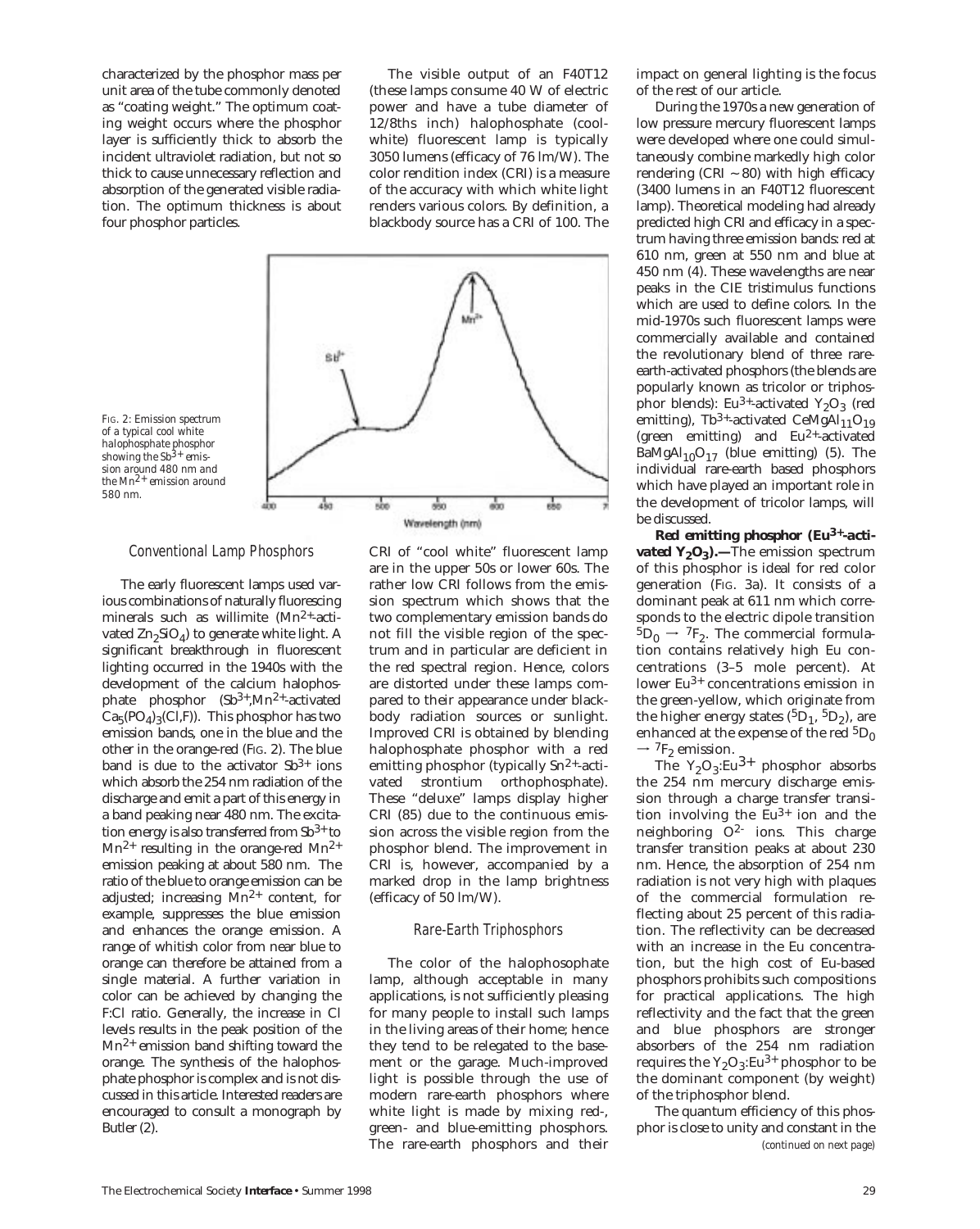range of Eu concentrations from 1 to 15 mole percent. The quantum efficiency is the highest of all lighting phosphors. The lumen maintenance (defined as the change in the lamp brightness with time) of this phosphor is exceptional and exceeds that of the other lighting phosphors. It should be remarked that only a few years ago the  $Y_2O_3$ :Eu<sup>3+</sup> phosphor was the most expensive component of the triphosphor blend. This is no longer the case as less costly sources of this phosphor have appeared in the market. (Reference 6 provides an interesting outlook of the rare-earth industry and market.) Research aimed at replacing this phosphor with less-expensive alternatives have not met with success. The high quantum efficiency, near perfect red emission and exceptional lumen maintenance are the reasons for the application of the  $Y_2O_3$ :Eu<sup>3+</sup> phosphor in fluorescent lamps for more than two decades.

G**reen emitting phosphors.—** (a) CeMgAl $_{11}$ O<sub>19</sub>:Tb<sup>3+</sup>.—This phosphor crystallizes in the magnetoplumbite structure (PbAl<sub>12</sub>O<sub>19</sub>) in which aluminum (magnesium)-oxygen spinel blocks are separated by mirror planes containing the larger divalent (rare-earth) ions. The large cation sites are ten-coordinated. The composition  $CeMgAl_{11}O_{19}$  is derived from  $PbAl_{12}O_{19}$  by replacing  $Pb^{2+}$  by  $Ce^{3+}$  and substituting one of the  $Al^{3+}$  by Mg<sup>2+</sup>.

The compound CeMgAl $_{11}$ O<sub>19</sub> is an efficient ultraviolet emitter when excited by 254 nm radiation. The emission arises from allowed transitions between the ground and excited states of the Ce3+ ion which are derived from the 4*f*1 and 5*d*1 electronic configurations, respectively. The introduction of Tb<sup>3+</sup> in CeMgAl<sub>11</sub>O<sub>19</sub> quenches the Ce<sup>3+</sup> emission and generates the green  $Tb^{3+}$  luminescence as a result of the  $Ce^{3+}$ -to-Tb<sup>3+</sup> energy transfer. The high efficiency of the Ce<sup>3+</sup> luminescence in CeMgAl<sub>11</sub>O<sub>19</sub> suggests the absence of significant energy migration among the  $Ce^{3+}$  ions in this lattice. The spectral overlap between the excitation and emission bands is small due to the relatively large Stokes shift (about  $9400 \text{ cm}^{-1}$ ) of the Ce<sup>3+</sup> luminescence. The  $Ce^{3+}$ -to-Tb<sup>3+</sup> energy transfer is limited to the six nearest neighbors at 5.6 Å and this requires rather high  $\rm Tb^{3+}$ concentration (33 mole percent) for the complete quenching of the  $Ce^{3+}$  emission (7). The optimum phosphor composition ( $Ce<sub>0.67</sub>Th<sub>0.33</sub>$ )MgAl<sub>11</sub>O<sub>19</sub> exhibits high quantum efficiency and excellent lumen output and maintenance during lamp operation.

Phosphor synthesis requires high temperatures (1500°C) to promote reac-



*FIG. 3: The emission spectra of rare earth phosphors used in triphosphor blend; (a) red emitting Y2O3:Eu3+, (b) green emitting LaPO4:Ce3+, Tb3+, and (c) blue emitting (Sr, Ca, Ba)5(PO4)3Cl:Eu2+.*

tion between rather refractory starting materials. A reducing condition during synthesis is required to maintain the trivalent states of Ce and Tb species.

 $(b)$  LaPO<sub>4</sub>:Ce,Tb—This phosphor is rapidly gaining popularity as an alternative to the CeMgAl<sub>11</sub>O<sub>19</sub>:Tb<sup>3+</sup> phosphor. The advantages are the manufacturing ease due to the lower synthesis temperatures (about 1000°C) and the lower Tb concentrations required for optimum performance. The emission spectrum shown in FIG. 3b is dominated by the transition at 543 nm  $(^5D_4 \rightarrow ^7F_5)$ .

The first half of the lanthanide series (Ln = La to Gd) crystallizes in the monoclinic monazite-type structure while the later half  $(Ln = Tb$  to  $Lu$ ,  $Y$ ,  $Sc$ ) exists as the zircon type structure. In the monazite structure the lanthanide ions are nine-coordinated. The efficient green luminescence of  $LapO<sub>4</sub>:Ce<sup>3+</sup>, Tb<sup>3+</sup>$  has been known since the 1970s, but only recently has the material gained importance as a fluorescent lamp phosphor (8).

The role of  $Ce^{3+}$  in this phosphor is that of the sensitizer. The allowed Ce3+  $4f \rightarrow 5d$  transitions are in resonance with the mercury discharge. In contrast to CeMgAl $_{11}O_{19}$ :Tb<sup>3+</sup>, however, considerable energy migration occurs over the  $Ce^{3+}$  ions prior to the  $Ce^{3+}$  to Tb<sup>3+</sup> transfer. This reduces the amount of Tb3+ required for optimum performance with the commercial formulation containing 27 percent Ce and 13 percent Tb  $(La_{0.60}Ce_{0.27}Tb_{0.13}PO_4)$ . Energy migration among the  $Ce^{3+}$  ions results from the large spectral overlap between the excitation and emission bands due to the relatively small Stokes shift (about 4700 cm<sup>-1</sup>) of the  $Ce^{3+}$ 

luminescence in LaPO<sub>4</sub>.

The phosphor is manufactured at relatively low temperatures (1000°C) with the aid of a suitable flux and under a reducing atmosphere. The phosphor displays excellent lumen output and maintenance during lamp operation.

 $(c)$  GdMgB<sub>5</sub>O<sub>10</sub>:Ce, Tb—A new class of  $Ln(Mg,Zn)B<sub>5</sub>O<sub>10</sub>$  pentaborate materials (derived from  $SmCoB<sub>5</sub>O<sub>10</sub>$ ) have been synthesized and characterized (9). The Ln ions are ten-coordinated with the Mg/Zn ions in a distorted octahedral coordination. The rare-earth polyhedra share edges to form isolated zig-zag chains. The shortest intra- and inter-Ln-Ln distances are about 4 Å and 6 Å, respectively. The structure thus contains one dimensional Ln-Ln chains which has lead to interesting energy migration studies in this material (10).

The  $Gd^{3+}$  ions assist in the transport of energy from the sensitizer  $(Ce^{3+})$  to the activator (Tb3+) ions. The  $Ce^{3+}$ emitting levels are resonant with the lowest  $Gd^{3+}$  excited states ( ${}^{6}P_J$ ). Energy transfer from  $Ce^{3+}$  to  $Gd^{3+}$  energy transfer is an efficient process. Efficient green luminescence is generated when the activator  $(Tb^{3+})$  ions trap the excitation energy that is percolating over the  $Gd^{3+}$  ions. The quantum efficiency is high and the phosphor displays excellent stability in fluorescent lamps.

A red-emitting phosphor can be developed by substituting a part of  $Mg^{2+/Zn^{2+}}$  with  $Mn^{2+}$  ions. The  $Mn^{2+}$ ions efficiently trap the migrating  $Gd^{3+}$ excitation energy and display a broad band emission peaking at 620 nm. The phosphor is used in high-color-rendering fluorescent lamps (CRI  $\sim$  95), the so called five-band lamps (these lamps have four or five phosphors instead of